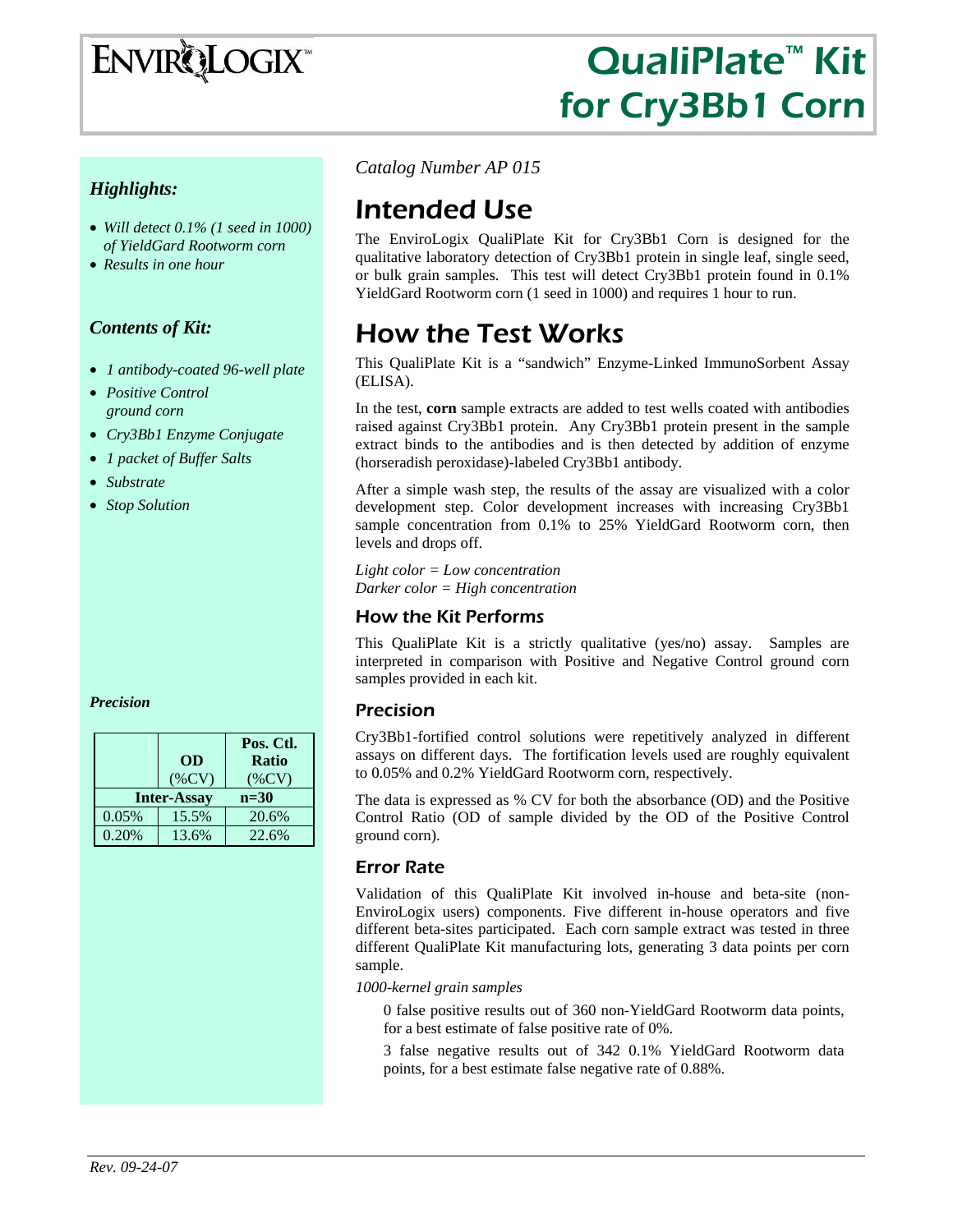

*Prepare Wash/Extraction buffer*



#### *Single seed samples*

- 3 false positive results out of 360 non-YieldGard Rootworm seed data points, for a best estimate false positive rate of 0.83%.
- 0 false negative results out of 338 YieldGard Rootworm seed data points, for a best estimate false negative rate of 0%.

#### *Single leaf punch samples*

- 0 false positive results out of 360 non-YieldGard Rootworm leaf data points, for a best estimate false positive rate of 0%.
- 5 false negative results out of 360 YieldGard Rootworm leaf data points, for a best estimate false negative rate of 1.39%.

**NOTE:** These are best estimates of expected false positive/false negative rates based upon the data available; actual results may vary.

### Materials Not Provided

- distilled or deionized water for preparing Wash/Extraction Buffer
- glass bottles or flask plus graduated cylinder with 1 liter capacity for preparation and storage of Wash/Extraction Buffer
- Waring blender model 31BL91 (or equivalent), glass jar adapter (Eberbach # E8495) and 32 oz. glass Mason jars for ground corn samples
- Snap-cap tubes and pestles for extraction of leaf samples (EnviroLogix Cat# ACC 002, 100/package) (optional)
- centrifuge capable of 5000 x g (optional)
- disposable tip, adjustable air-displacement pipettes which will measure 50 and 100 microliters  $(\mu L)$
- marking pen (indelible)
- tape or Parafilm<sup>®</sup>
- timer
- microtiter plate reader with 450 nm filter
- wash bottle, or microtiter plate washer
- multi-channel pipette that will measure 50 and 100 µL (optional)
- racked dilution tubes for loading samples into the plate with a multichannel pipette (optional)
- orbital plate shaker (optional)

### Preparation of Solutions

**Wash/Extraction Buffer:** Add the contents of the packet of Buffer Salts (phosphate buffered saline, pH 7.4 - Tween 20) to 1 liter of distilled or deionized water, and stir to dissolve. Store refrigerated when not in use; warm to room temperature prior to assay. If more Wash/Extraction Buffer is needed, order item #P-3563 from Sigma Chemical Co. (St. Louis, MO), or prepare the equivalent.

**Positive Control ground corn extracts:** Extracts of these controls must be run in every assay. To extract, add 5 mL of Wash/Extraction Buffer to each tube containing 2 grams of ground Control corn. Cap and shake vigorously by hand or vortex for 20-30 seconds. Let stand at room temperature for 1 hour to extract. Mix again at the end of the hour, then clarify by allowing to settle 10 minutes or by centrifuging 5 minutes at 5000 x g.

If running the assay at a later date, or more than one assay per plate, freeze 0.5 mL aliquots of each clarified extract. Thaw just prior to use.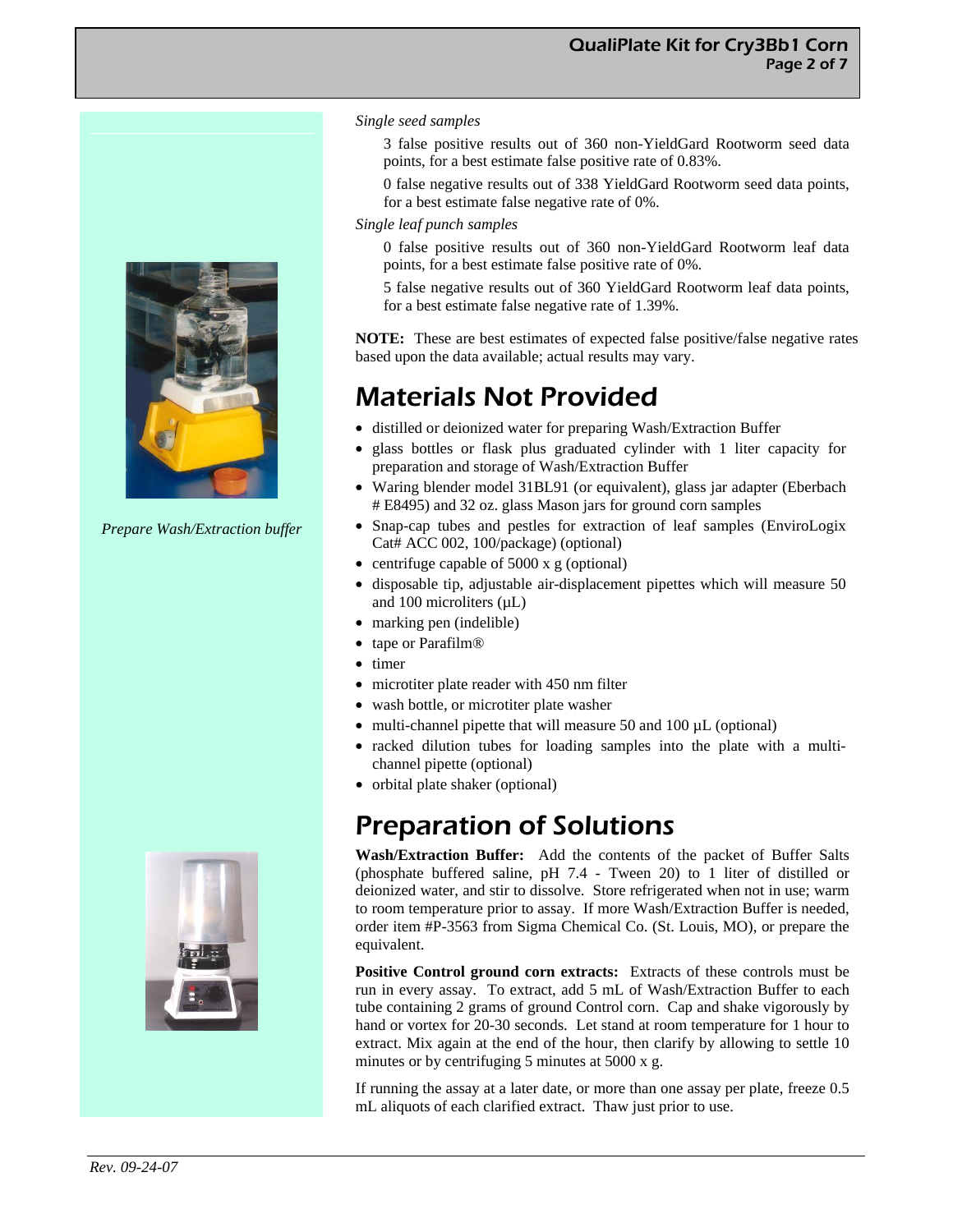

*Allow all reagents to reach room temperature before beginning*



*Add Enzyme-Conjugate, followed immediately by Control and sample extracts to the plate* 



*Mix plate* 

# Sample Preparation

Note: It is recommended that the user prepare known negative and positive seed or leaf samples to be run in every assay as controls, in addition to the Positive Control ground corn supplied with the kit.

#### **Ground Bulk Grain Samples:**

Testing of bulk grain for Cry3Bb1 protein is an indicator of the presence or absence of YieldGard Rootworm corn in a given sample. A negative test with this kit is not an indicator of the absence of other genetic modifications.

The test will detect 0.1% YieldGard Rootworm corn (one positive kernel in a sample of 1000 kernels). This protocol calls for a small sample to be analyzed (20 to 50 grams). It is essential that this sample be well mixed and representative of the larger bulk. Thorough mixing of the bulk grain sample and determination of an appropriate sampling plan are critical to the results of this testing, and are the responsibility of the user of this test kit.

Once representative samples have been obtained from a truck or container, they can be reduced in size using a splitter and uniformly ground and mixed. **The finer the grind, the faster and more efficient the extraction.** 

1. For 1000 kernel samples, grind in a 32 ounce "Mason" jar on a blender at high speed for 1 minute. Shake jar to mix, then repeat the grinding a second time.

 Thoroughly clean the grinding equipment between samples to prevent cross-contamination.

- 2. Weigh at least 20 grams of ground corn sample into a jar or cup.
- 3. Add 50 mL of Wash/Extraction Buffer to each 20 gram sample. For all other ground corn sample sizes, add Wash/Extraction Buffer at the rate of 2.5 mL per gram of corn. Cap and shake vigorously by hand or vortex for 20-30 seconds. Let stand at room temperature for 1 hour to extract. Mix again at the end of the hour.
- 4. For best results, clarify the extracts by centrifuging at 5000 x g for 5 minutes. Alternatively, allow them to settle out for at least 10 minutes. Insert a pipette tip below any floating lipid layer and above the pellet to remove the clarified sample. **NOTE:** Dispensing particles into the test plate can cause false positive results.

#### **Single Seed Samples**

- 1. Crush seeds: Seeds may be placed in a re-sealable plastic bag and smashed with a hammer, then transferred to a tube; or, a seed crusher/48-well plate combination may be used (for example Hypure #HSC-100, PerkinElmer, Norton, OH, with Costar plate #3548, Corning Life Sciences, Acton, MA, or equivalent). Check to be sure that all seeds have been crushed. Take extreme care not to cross-contaminate between seed samples.
- 2. Add 1 mL of Wash/Extraction Buffer to each crushed corn seed. Mix for at least 30 seconds, then allow particles to settle. Dispensing particles into the test plate can cause false positive results.

#### **Single Leaf Punch Samples:**

1. Take a single leaf punch of approximately 5 millimeters diameter, using a micro-tube cap or a paper punch. Mash the leaf tissue with a pestle matched to the micro-tube, or with a disposable pipette tip, or a Hypure cutter (HCT-200, PerkinElmer, Norton, OH) in a 96-well plate (Costar #3370, Corning Life Sciences, Acton, MA, or equivalent).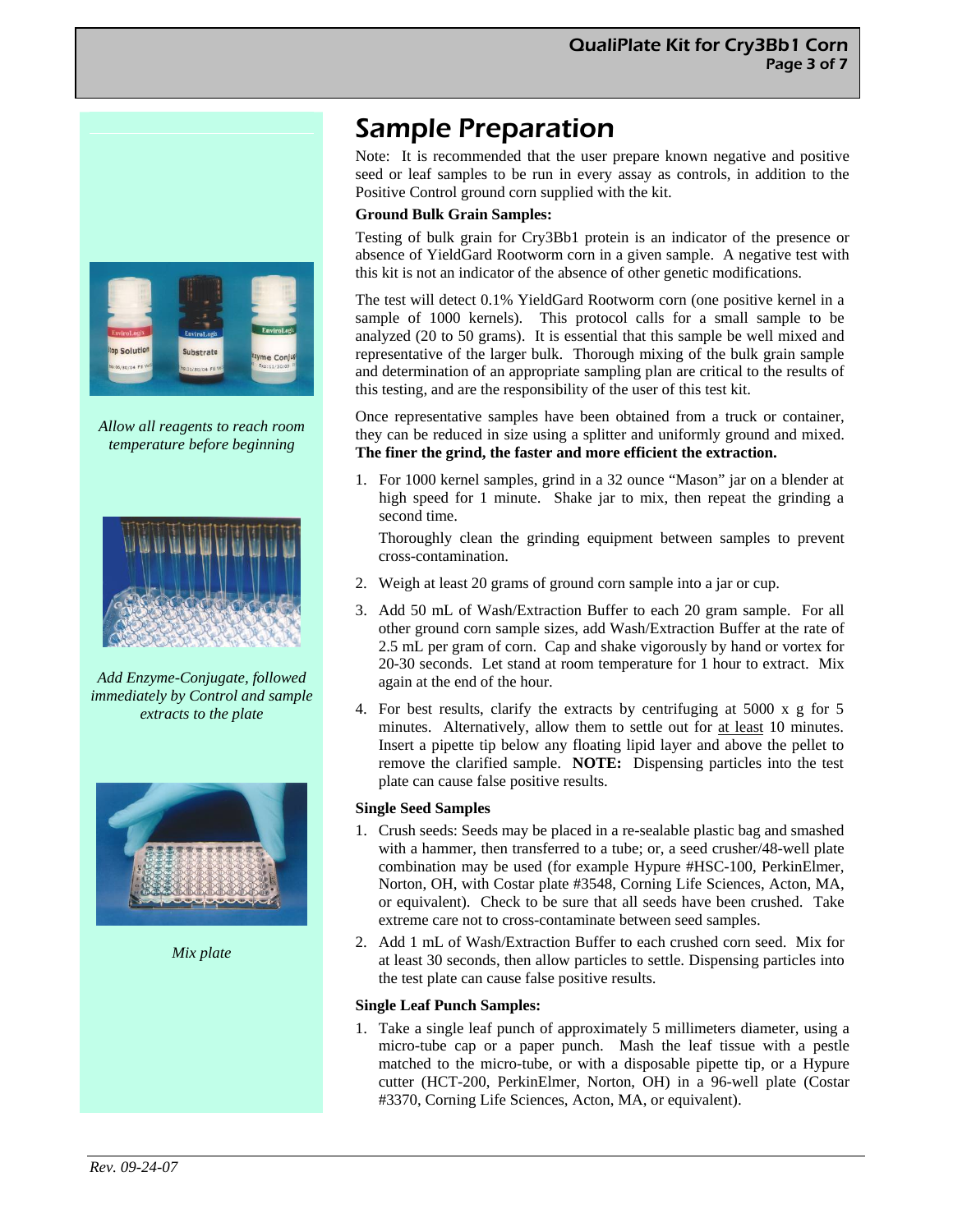#### QualiPlate Kit for Cry3Bb1 Corn Page 4 of 7



*Bottle Wash method* 



*Plate Wash option* 



*Complete protocol and add Stop Solution* 



*Read plates in a Plate Reader within 30 minutes of the addition of Stop Solution* 

2. Add 0.25 mL of Wash/Extraction Buffer per leaf punch. Mix for at least 30 seconds, then allow particles to settle. Take extreme care not to crosscontaminate between leaf samples. Dispensing particles into the test plate can cause false positive results.

## How to Run the Assay

- Read all of these instructions before running the kit.
- Allow all reagents to reach room temperature before beginning (at least 30 minutes with un-boxed plates and reagents at room temperature - do not remove plate from bag with desiccant until it has warmed up).
- Organize all Control and sample extracts, and pipettes so that Step 1 can be performed in 15 minutes or less, using a multi-channel pipette.
- Use the well identification markings on the plate frame to guide you when adding the samples and reagents. For this qualitative assay, duplicate wells of the Wash/Extraction Buffer blank (BL), user-supplied known-negative control (NC), and the Positive Control (PC), along with 90 sample extracts (S) in single wells may be run on one plate. (See the Qualitative Assay Example Plate Layout - Figure 1A).
- 1. Add **50** μ**L** of **Cry3Bb1 Enzyme Conjugate** to each well, followed immediately by **50** μ**L of Wash/Extraction Buffer Blank (BL)**, **50** μ**L** of **Negative** and **Positive Control ground corn** extracts **(PC and NC)** and **50** μ**L** of each **sample extract (S)** to their respective wells, as shown in Figure 1A.

**NOTE:** In order to minimize setup time it is strongly recommended that a multi-channel pipette be used in steps 1, 5, and 7.

- 2. Thoroughly mix the contents of the wells by moving the plate in a rapid circular motion on the bench top for a full 20-30 seconds. Be careful not to spill the contents!
- 3. Cover the wells with tape or Parafilm to prevent evaporation and **incubate** at **ambient temperature for 45 minutes**. If an orbital plate shaker is available shake plate at 200 rpm.
- 4. After incubation, carefully remove the covering and vigorously shake the contents of the wells into a sink or other suitable container. Flood the wells completely with Wash/Extraction Buffer, then shake to empty. Repeat this wash step three times. Alternatively, perform these four washes (300 µL/well) with a microtiter plate or strip washer. Slap the inverted plate on a paper towel to remove as much liquid as possible.
- 5. Add **100** μ**L** of **Substrate** to each well.
- 6. Thoroughly mix the contents of the wells as described in step 2. Be careful not to spill the contents!
- 7. Cover the wells with new tape or Parafilm to prevent evaporation and **incubate** at **ambient temperature for 15 minutes**. If an orbital plate shaker is available shake plate at 200 rpm.

#### **Caution: Stop Solution is 1.0N Hydrochloric acid. Handle carefully.**

- 8. Add **100 µL** of **Stop Solution** to each well and mix thoroughly. This will turn the well contents yellow.
- **NOTE:** Read the plate within 30 minutes of the addition of Stop Solution.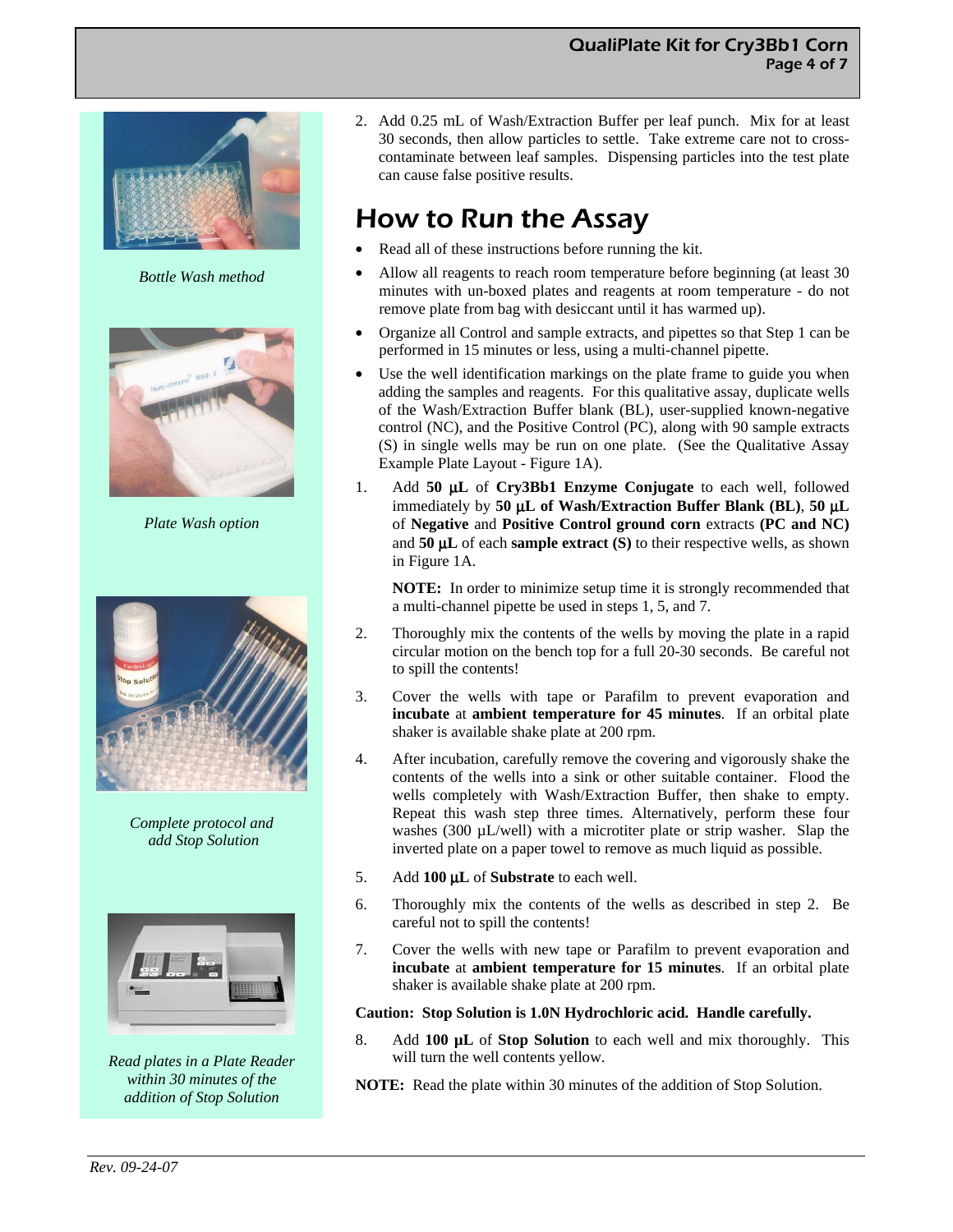### How to Interpret the Results

#### Spectrophotometric Measurement

- Set the wavelength of your microtiter plate reader to 450 nanometers (nm). (If it has dual wavelength capability, use 600, 630 or 650 nm as the reference wavelength.)
- 2. Set the plate reader to blank on the Wash/Extraction Buffer Blank wells (this should automatically subtract the mean optical density (OD) of the Blank wells from each control and sample OD). If the reader cannot do this, it must be done manually.

#### *General test criteria:*

The mean OD of the BLANK wells should not exceed 0.2.

The mean, blank-subtracted OD of the Positive Control wells should be at least 0.1 and at least 3x greater than the mean, blank-subtracted OD of the Negative Control wells.

The coefficient of variance (%CV) between the duplicate Positive Control wells should not exceed 15%:

% $CV = std. deviation of OD's x 100$ mean Pos.Ctl. OD

If the results of an assay fail to meet these criteria, consult EnviroLogix Technical Service for suggestions on improving the test when you repeat the assay.

#### How to Calculate the Positive Control Ratio

Divide the OD of each sample extract by the mean OD of the Positive Control ground corn extract wells. This number is the "Positive Control Ratio".

#### How to Interpret the Qualitative Results

#### **Ground corn samples**

If the Positive Control Ratio calculated for a sample is less than 0.25, the ground corn contains less than 0.1% YieldGard Rootworm corn.

If the Positive Control Ratio of a sample is greater than or equal to 0.25, the sample contains 0.1% or greater YieldGard Rootworm corn.

**NOTE**: Ground corn samples containing more than 25% YieldGard Rootworm corn may show decreasing OD's with increasing concentration. However, the OD's will be much greater than that of a 0.1% YieldGard Rootworm sample. This test is to be used qualitatively only, with yes/no results at 0.1% YieldGard Rootworm corn. For information on testing at different cutoff levels, please contact EnviroLogix Technical Service.

#### **Single Leaf and Seed samples**

If the Positive Control Ratio calculated for a sample is less than 0.5, the sample is not YieldGard Rootworm corn.

If the Positive Control Ratio of a sample is greater than or equal to 0.5, the sample is YieldGard Rootworm corn.

These types of samples are by their nature either 100% positive or 100% negative. Any low level positive results from single seed or leaf samples must be due to either some form of sample cross-contamination (flying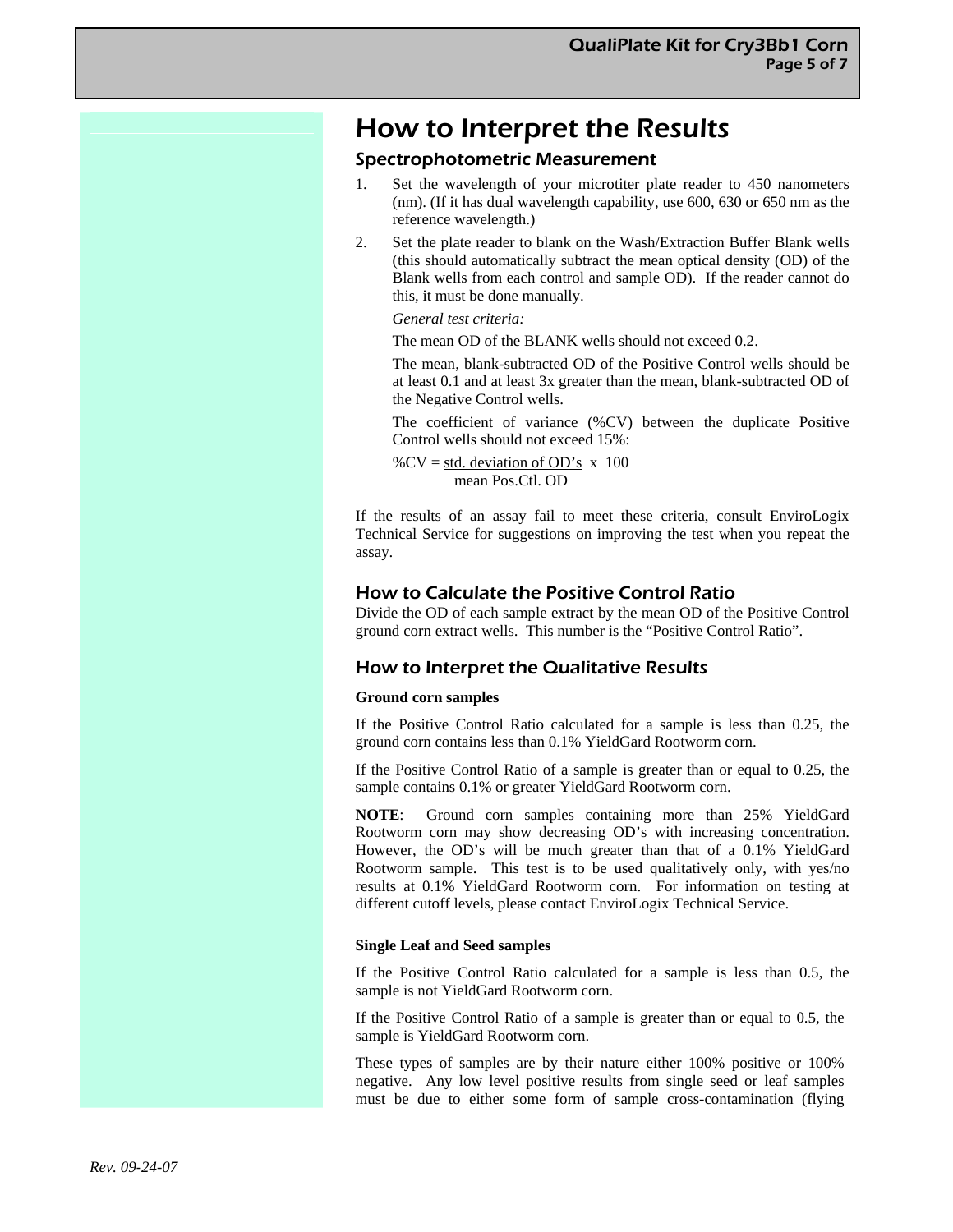particles or dust from YieldGard Rootworm corn, corn leaf residue on leaf punch, etc.) or can be caused by transfer of particulate matter from leaf or seed extracts into the assay wells. If there is any question of the latter occurring, re-extraction and re-testing is recommended.

| $=$ $\ldots$ $\ldots$ $\ldots$ $\ldots$ $\ldots$ $\ldots$ $\ldots$ $\ldots$ $\ldots$ $\ldots$ $\ldots$ $\ldots$ $\ldots$ $\ldots$ |             |                |                |     |                                                 |   |                                                                                                                                                                                 |   |   |   |    |           |    |
|-----------------------------------------------------------------------------------------------------------------------------------|-------------|----------------|----------------|-----|-------------------------------------------------|---|---------------------------------------------------------------------------------------------------------------------------------------------------------------------------------|---|---|---|----|-----------|----|
|                                                                                                                                   |             | 1              | 2              | 3   | 4                                               | 5 | 6                                                                                                                                                                               | 7 | 8 | 9 | 10 | <b>11</b> | 12 |
|                                                                                                                                   | A           | BL             | S <sub>6</sub> | S14 | S <sub>22</sub>                                 |   | S30 S38 S46 S54 S62 S70 S78 S86                                                                                                                                                 |   |   |   |    |           |    |
|                                                                                                                                   | B           | NC.            | S7             |     | S <sub>15</sub> S <sub>23</sub>                 |   | S31 S39 S47 S55 S63 S71 S79 S87                                                                                                                                                 |   |   |   |    |           |    |
|                                                                                                                                   | $\mathbf C$ | PC             | S <sub>8</sub> |     | S <sub>16</sub> S <sub>24</sub>                 |   | S32 S40 S48 S56 S64 S72 S80 S88                                                                                                                                                 |   |   |   |    |           |    |
|                                                                                                                                   | D           | S <sub>1</sub> | S9             |     |                                                 |   | S17 S25 S33 S41 S49 S57 S65 S73 S81 S89                                                                                                                                         |   |   |   |    |           |    |
|                                                                                                                                   | E           | S <sub>2</sub> |                |     |                                                 |   | S <sub>10</sub> S <sub>18</sub> S <sub>26</sub> S <sub>34</sub> S <sub>42</sub> S <sub>50</sub> S <sub>58</sub> S <sub>66</sub> S <sub>74</sub> S <sub>82</sub> S <sub>90</sub> |   |   |   |    |           |    |
|                                                                                                                                   | F           | S <sub>3</sub> |                |     |                                                 |   | S11 S19 S27 S35 S43 S51 S59 S67 S75 S83 BL                                                                                                                                      |   |   |   |    |           |    |
|                                                                                                                                   | G           | S <sub>4</sub> |                |     | S <sub>12</sub> S <sub>20</sub> S <sub>28</sub> |   | S36 S44 S52 S60 S68 S76 S84 NC                                                                                                                                                  |   |   |   |    |           |    |
|                                                                                                                                   | H           | S <sub>5</sub> |                |     |                                                 |   | S13 S21 S29 S37 S45 S53 S61 S69 S77 S85 PC                                                                                                                                      |   |   |   |    |           |    |

**Figure 1A. Example of a typical Qualitative assay setup.**

### Precautions and Notes

- Store all kit components at  $4^{\circ}$ C to  $8^{\circ}$ C (39°F to  $46^{\circ}$ F) when not in use.
- Do not expose kit components to temperatures greater than 37°C (99°F) or less than 2°C (36°F).
- Allow all reagents to reach ambient temperature (18°C to 27°C or 64°F to 81°F) before use.
- Do not use kit components after the expiration date.
- Do not use reagents or plates from one QualiPlate Kit with reagents or plates from a different QualiPlate Kit.
- **Do not expose Substrate to sunlight** during pipetting or while incubating in the test wells.
- Do not dilute or adulterate test reagents or use samples not called for in the test procedure.
- Cry3Bb1 endotoxin is a protein that can be degraded by heat and sunlight. Samples that cannot be extracted immediately may be stored frozen for up to 1 week prior to analysis.
- As with all tests, it is recommended that results be confirmed by an alternate method when necessary.
- Observe any applicable regulations when disposing of samples and kit reagents.